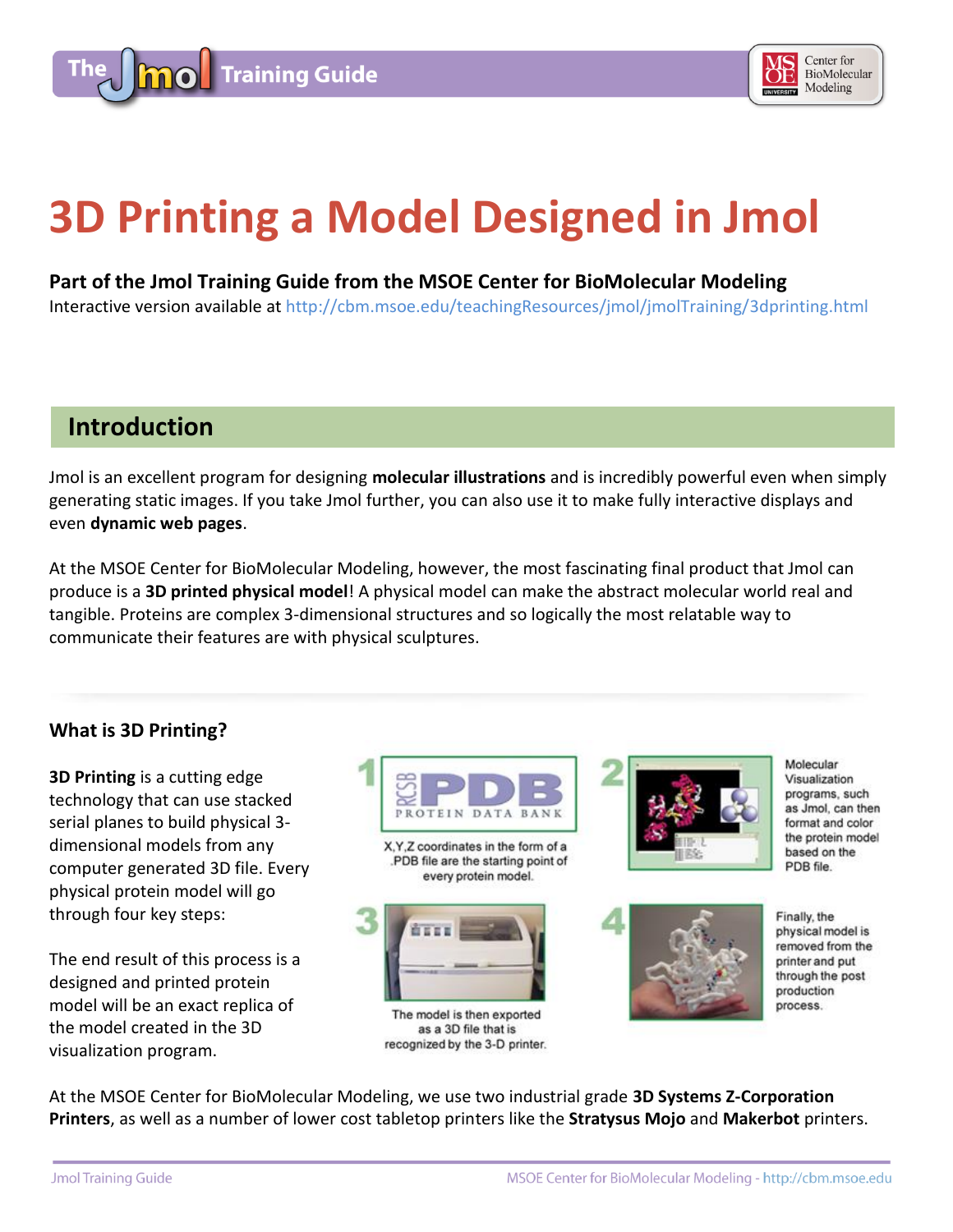



There are more types of 3D printers on the market than we will ever be able to discuss here, each with their own strengths and weaknesses.

It is fair to say that the technology continues to expand, improve and spread - especially in education.









## **Standard Sizes and Formats**

There are an almost limitless variety of ways to represent a molecular structure using a molecular visualization program like Jmol. While any design would work for creating a printable image or interactive webpage, we have found that certain design specifications work better for 3d printing than others. Below are some of our suggested sizes, formats and design specifications.

**Note** that while these are our suggested design settings, they are by no means the only formats that may work. You should always feel free to experiment with new designs and new ideas. . . and we would love to hear from you about what worked and what new models you were able to produce!

### **For Printers with Support Material**

Some 3d printers, usually the higher end models, include a support material that can be used along with the modeling material to hold up all areas of a molecular structure while it is printing. For these types of printers, a model can be created in **backbone format**. It will have gaps and holes but because of the support material these holes will not prevent the model from successfully printing.

**We suggest you use the following Jmol specifications for the protein backbone: backbone 1.5 strut 1.0 hbond 1.0** 



**We suggest you use the following Jmol specifications for sidechains: spacefill 1.5 wireframe 1.0**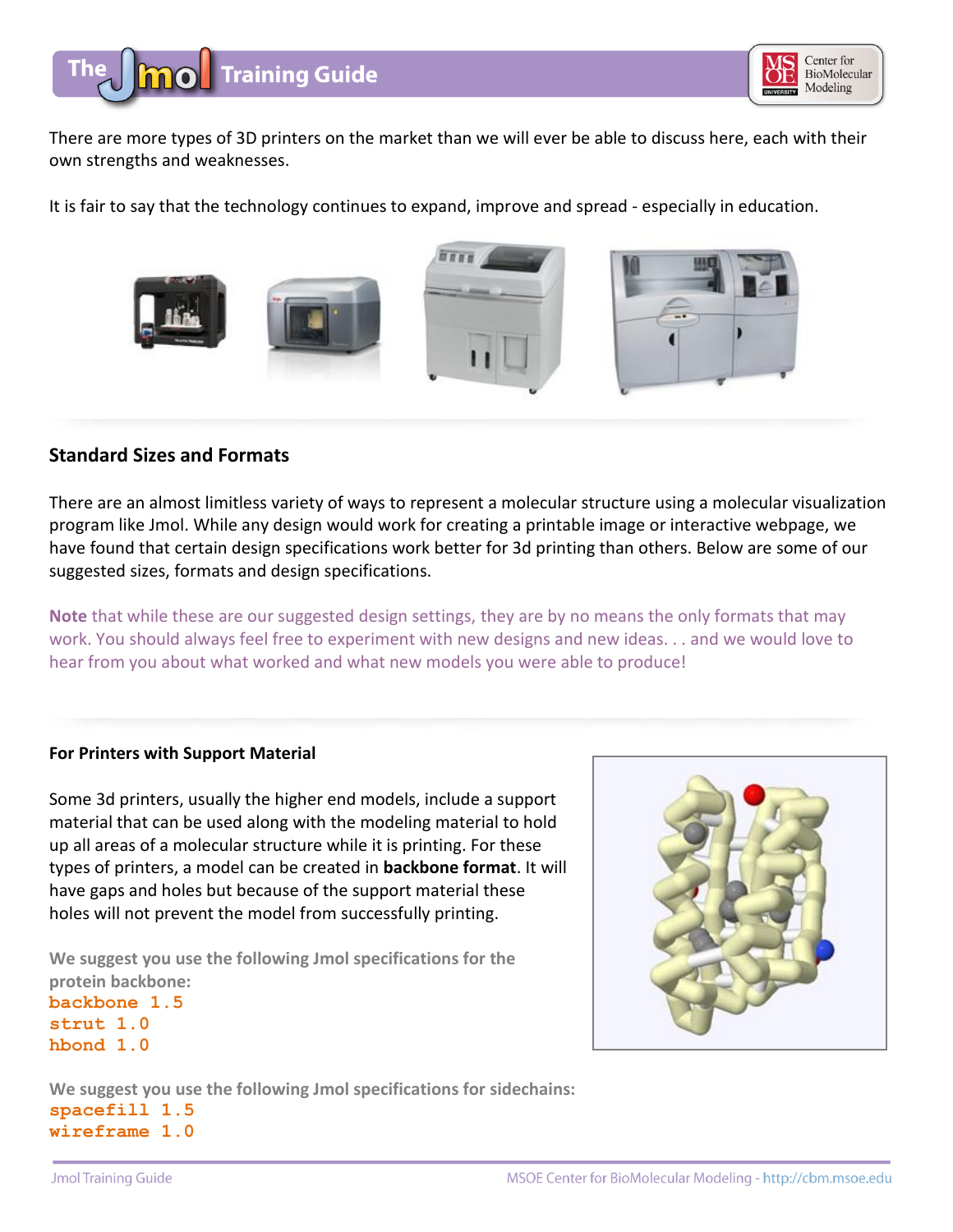



#### **For Printers without Support Material**

Many lower cost tabletop printers do not have the ability to print support material and therefore have a much harder time building structures with a lot of gaps or holes, such as a protein backbone with the settings backbone 1.5.

For these types of printers, we have a different set of suggested Jmol sizes and specifications. As a general rule, the more you can choose display formats and sizes that do not have gaps and holes, the more likely you will successfully build your molecular model with your printer.

**We suggest you use the following Jmol specifications if you display a protein backbone:**

backbone 3.0 strut 2.0 hbond 2.0

**We suggest you use the following Jmol specifications if you display spacefill format:** spacefill 3.0 strut 2.0 hbond 2.0



**We suggest you use the following Jmol specifications for sidechains in ball and stick format:** spacefill 3.0 wireframe 2.0

**Note** how much more solid and globular your design will need to be if you are using a printer without support material.

#### **Converting Your Structure into an .stl File**

We suggest you use a Jmol .jpg file or a written script text file to save your work as you design a model. However, neither of these files can be used by a 3d printer to actually print your structure. You will need to convert your Jmol design into a **STereoLithography (.stl) File**.



An .stl file contains the 3d mesh information used by 3d printers to produce physical models of proteins and molecular structures. A structure mesh essentially breaks complex 3 dimensional shapes down into a network of triangles. The higher the resolution and detail in a structure, the more triangles will be used to describe it.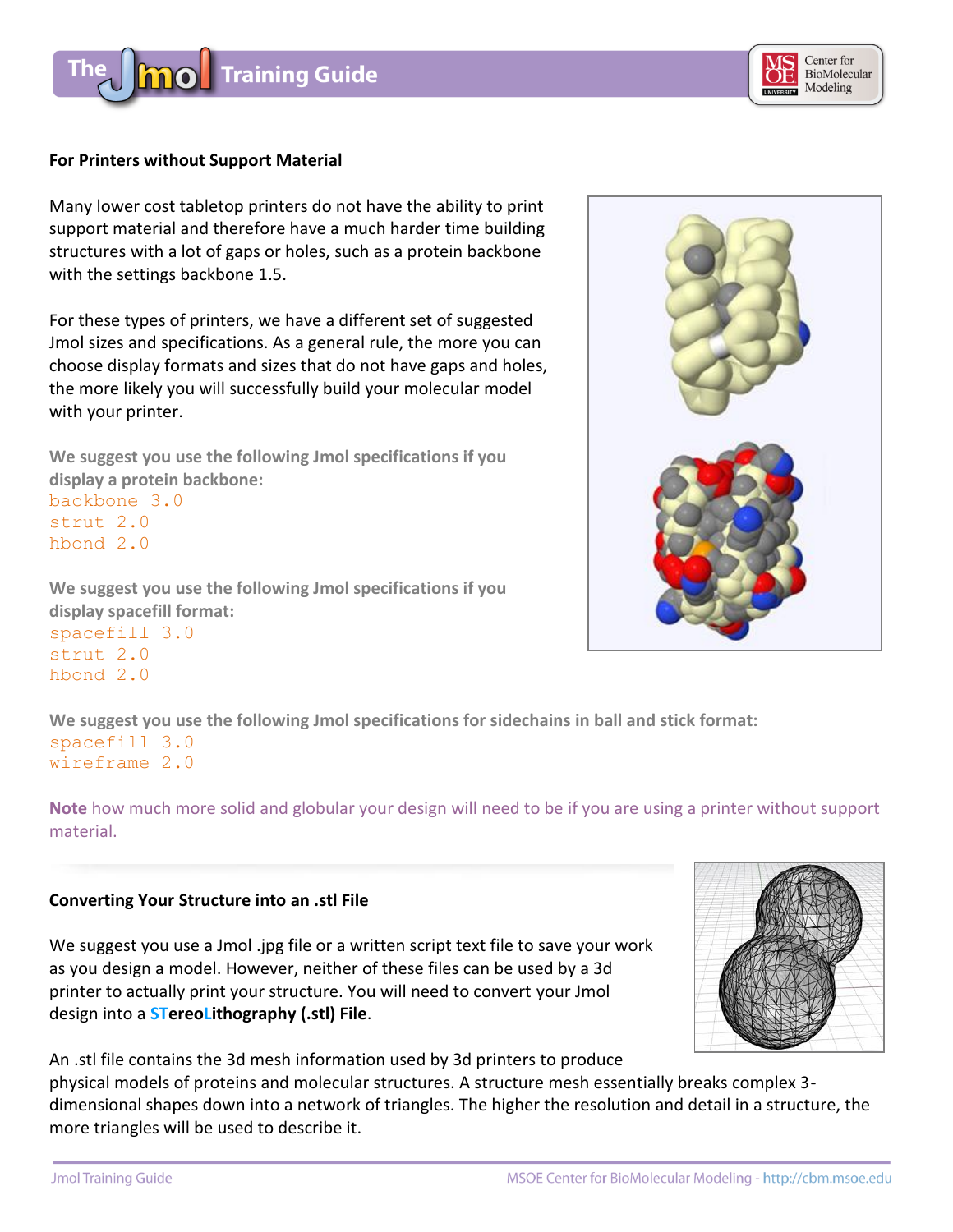



Below are step by step instructions to create an .stl file using Jmol.

#### **Step 1: Creating an .STL File From Jmol**

- 1. Load the .pdb file into JMol
- 2. Manipulate the .pdb file into a form that you would like to print
- 3. Right-click within the **display window** to bring up the **display window menu**
- 4. Select "**File**"
- 5. Select "**Export**"
- 6. Scroll down the menu and select "**Export STL 3D Model**"
- 7. In the resulting window, name your file.



#### **Step2: Solidifying Your .STL File Using MeshMixer**

For some 3d printing software and settings, these

When first exported from **Jmol** and converted into an .stl file using **Blender**, a molecular structure will be composed of cylinders and spheres. These basic primitive shapes will overlap with each other to create the overall shape of your molecular structure.





**Not Unified** 

Unified

overlaps can cause unpredictable problems while building. If the model is comprised of many small individual elements it will print as a group of elements and will most likely break apart at the seams.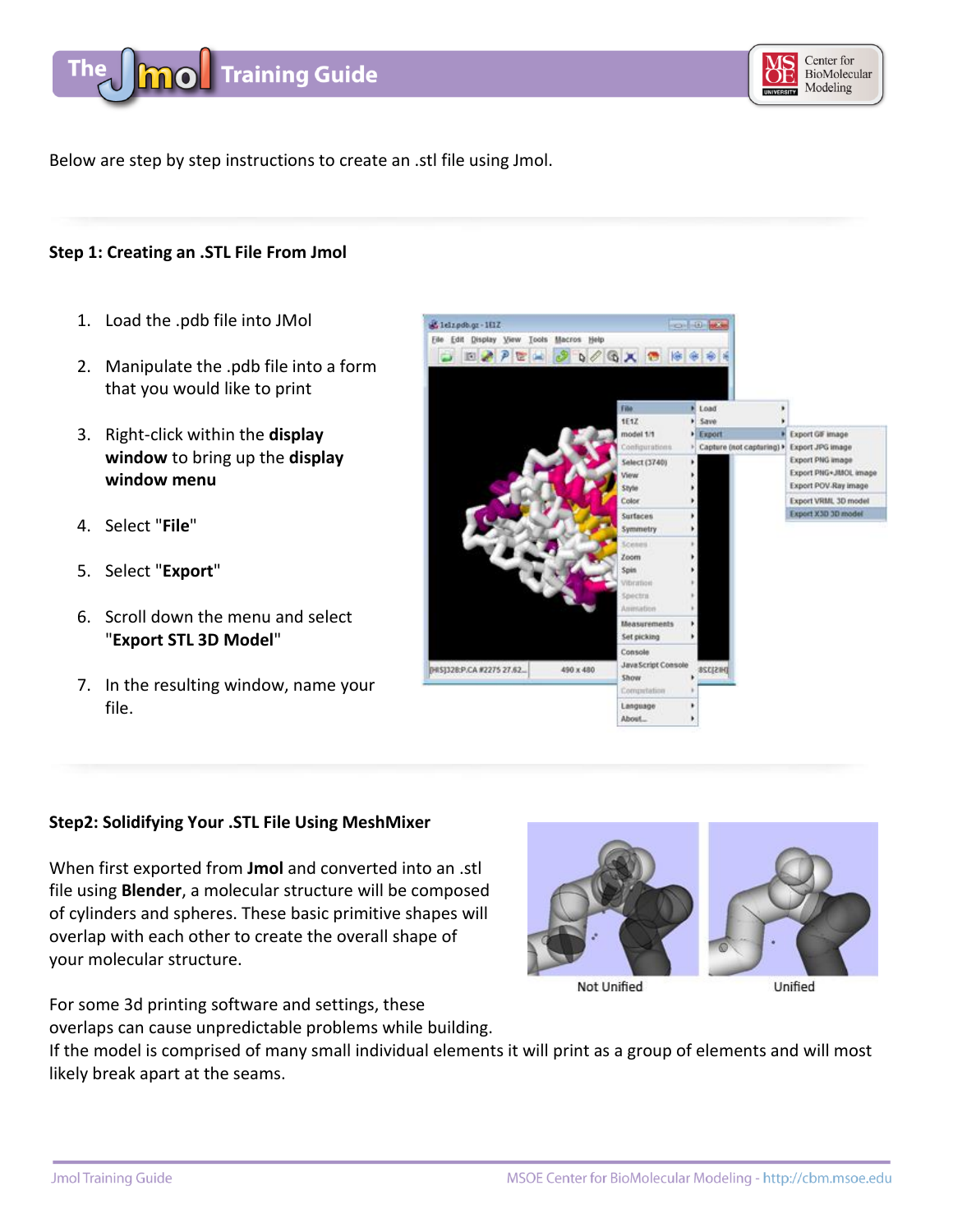



In order for the model to print correctly, therefore, all of the elements in the model need to be **unified** or **solidified** into a single solid element. To do this, you will need to use the freeware program **MeshMixer** [\(http://www.meshmixer.com/download.html\)](http://www.meshmixer.com/download.html).

**Note** that many new 3d printers and slicer programs do not require a model to be **unified/solidified** in order to print properly. If this is the case with your printer, you can entirely skip these MeshMixer steps and bring your Jmol-created .STL file directly into your slicer program to 3d print.

1. MeshMixer is a simple but powerful 3d-solid modeling program made by **Autodesk**. Begin by launching the program.



2. In the center of the opening screen there should be a button that says "**Import**". Click on this button to bring up the open dialog box and select the **.stl** file you created using Blender.

**Note** to make your imported molecule easier to see, we suggest you remove the **printer bed** rendering (the opaque grid). To do this, click "**View**" from the top menu and the uncheck "**show printer bed**" from the dropdown menu that appears.

- 3. You should now see your molecule in the workspace window. You can **right-click** and **drag** with the mouse to rotate your view of the model.
- 4. To **Solidify** your structure, click the "**Edit**" button about half way down the left-side toolbar. Next, select the "**Make Solid**" button from the new menu that has opened.